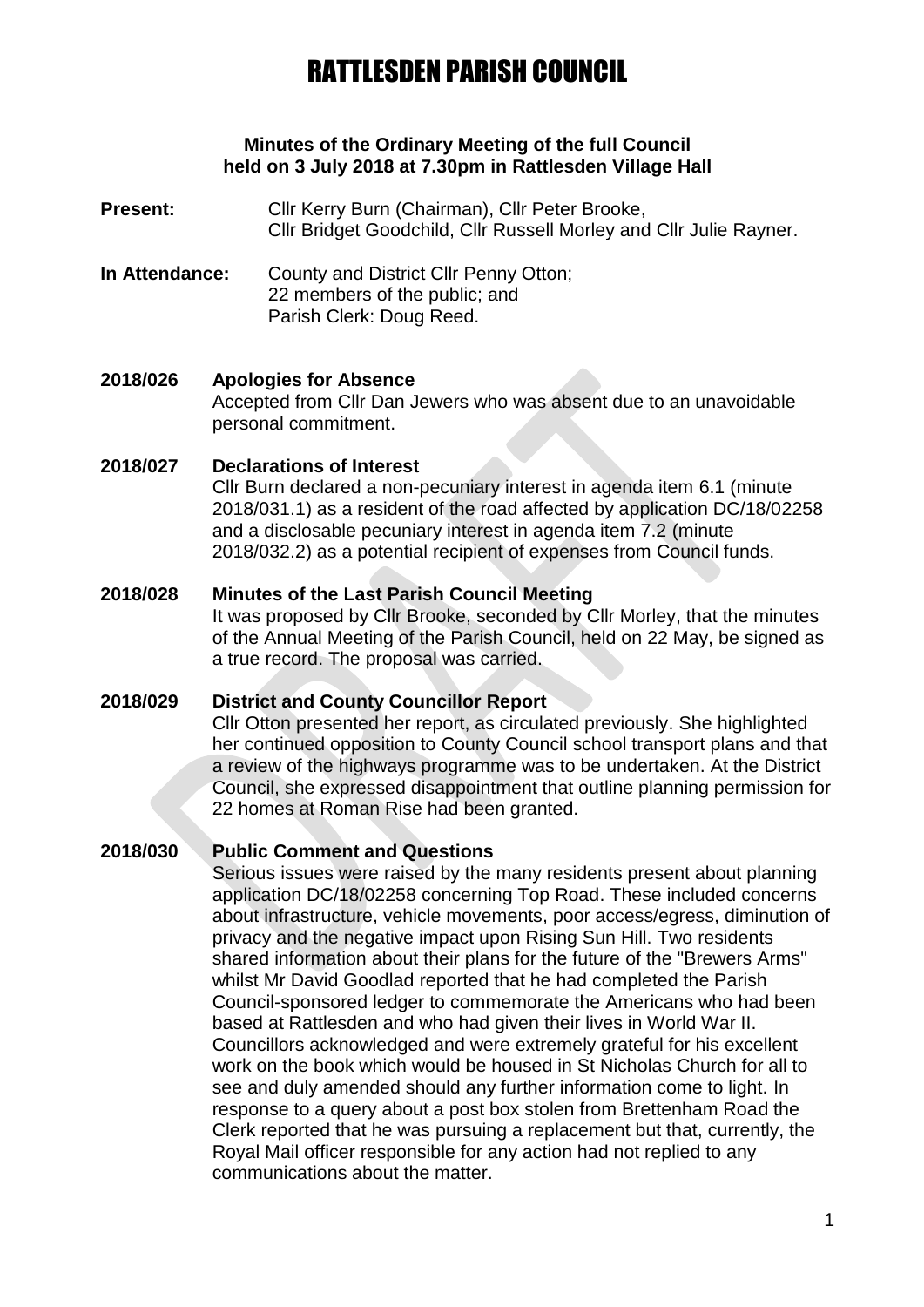# **2018/031 Planning**

## **031.1 Applications:**

DC/18/02258 land to the west of 10 Top Road - erection of ten dwellings, garaging and new access. Further to comments and concerns about this application, not least as expressed by residents earlier in this meeting, the Council resolved to properly represent and support resident views by objecting to the application. It was felt that the issues raised, encompassing infrastructure and roads in particular, poor access/egress, diminution of privacy, lack of consistency with the present 'street scene', vehicle movements and the negative impact upon Rising Sun Hill were vital. Councillors also noted the potential impact upon local services and facilities, especially the Health Centre and School. It was felt that overall the development would have various negative impacts upon both the immediate area and the wider village community;

DC/18/02666 Marlborough House, Poy Street Green - erection of singlestorey rear extension. The Council had no objection; and

DC/18/02677 Keepers Mead, Lower Road - trees in a Conservation Area removal of one sycamore tree. The Council had no objection.

**031.2 Applications - Responses:** Given deadlines in advance of the meeting, councillors had necessarily considered applications:

DC/18/02550 7 Top Road - erection of two-storey side extension. The Council had no objection; and

DC/18/02554 Francis Farm, Woolpit Road - Listed Building Consenterection of two-storey extension (amended scheme to previously approved DC/17/03980). The Council had no objection.

**031.3 Decisions:** It was noted that applications DC/18/00229 land adjacent to Roman Rise, DC/18/02056 Hill House Farm, Top Road, DC/18/01853 Oakdene, Poy Street Green, DC/18/02034 Linden Lea, Mitchery Lane, DC/18/02134 4 Rectory Meadow and DC/18/01887 Brook House, Brettenham Road had been granted. It was also reported that the Arboricultural Officer at Mid Suffolk District Council had, as a matter of urgency related to health and safety, approved the removal of a diseased ash tree in the grounds of the Baptist Church.

# **2018/032 Finance**

**032.1 Financial Report:** The report to 31 May was received. It was noted that the TSB current account stood at £6,740.12 and the deposit account at £13,508.98 further to which it was proposed by Cllr Morley, seconded by Cllr Rayner, that the reconciliation be approved and duly signed. The proposal was carried.

**032.2 Payments and Income:** *Cllr Burn left the meeting for this item.* It was proposed by Cllr Morley, seconded by Cllr Rayner, that the schedule of payments be approved. The proposal was carried. The schedule comprised the following:

- Litter-picker: salary (June) £151.35;
- Clerk: salary (June) £336.22;
- $\leftrightarrow$  HMRC: PAYE (June) £84.20;
- ◆ Cllr Burn: expenses £10.90: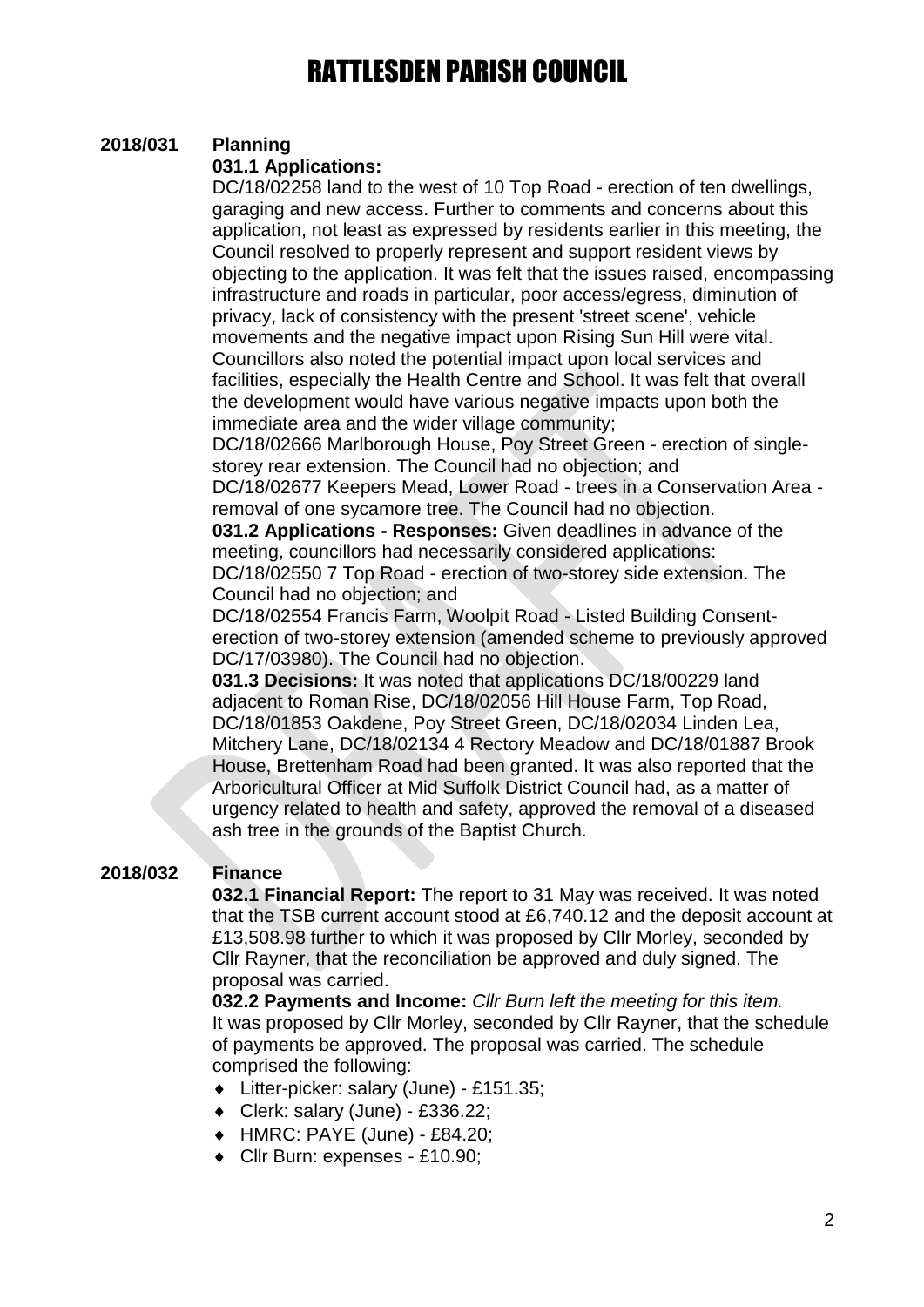- Mr Roger Heard: 447th Bomb Group Memorial grass-cutting £60.00 (Section 137 expenditure);
- The Felsham Gardeners: Cemetery grass-cutting £600.00;
- The Felsham Gardeners: Cemetery weed killing £50.00;
- ◆ The Felsham Gardeners: cutting tree stump £25.00; and
- Mr D Reed: data protection compliance work £120.12. Income received was duly noted as follows:
- TSB: business (deposit) account interest (June) £0.58.

## **2018/033 Council Governance 033.1 New Legislation, Codes or Regulatory Issues:** None. **033.2 Risk Register, Policies and Internal Controls:** There were no decisions or actions which impacted upon the Council risk register, policies or internal controls.

## **2018/034 'Assets of Community Value' Scheme - "Brewers Arms"**

In the light of information offered to councillors by the potential purchasers of the public house, it was resolved that the Council would not invoke the option available to it of delaying any sale in favour of seeking a community bid for the much-valued local facility. The Council position would be made known to Mid Suffolk District Council.

## **2018/035 Projects and Developments**

A resident who had approached the Council with suggestions for improving Cemetery Green and the approach to Rattlesden from Stowmarket was thanked for his time and consideration. It was resolved that up to £50.00 (section 137 expenditure) be made available to him to pursue the work on behalf of the village. Further consideration of other projects was deferred until the next meeting.

# **2018/036 Correspondence**

Concern was expressed about Mid Suffolk District Council reclaiming Section 106 funding ('planning gain') which had previously been made available to the village. Councillors agreed that the 'loss' needed to be pursued as the funding was critical for vital projects. It was noted that an accident in St Nicholas Close had prompted a resident to contact the Council about safety concerns. While the Parish Council had no powers to take any direct action, it was agreed that Mid Suffolk District Council, being responsible for the sheltered housing, should be contacted and asked to review the situation.

# **2018/037 Parish Clerk's Report**

The Clerk's report was noted. There were no matters arising.

## **2018/038 Dog Bin - Pavilion Site**

Councillors gave careful consideration to the request for a dog bin close to the play equipment at the Pavilion but felt that concerns about smells, the health risk to children and other problems were overriding such that, on balance, it was not a good idea.